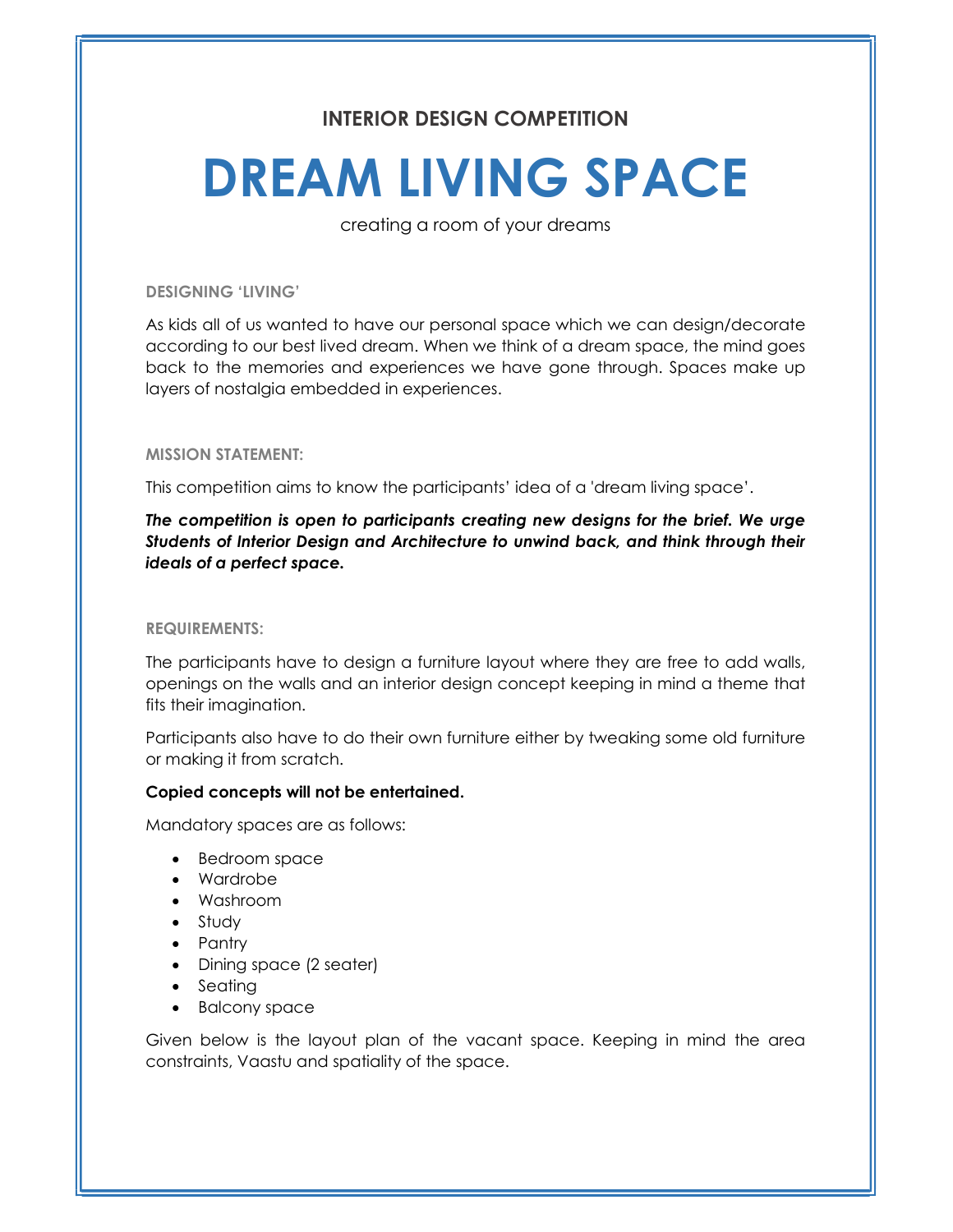## Area: 615 sq ft



The competition will be held in two rounds.

# Round 1

Participants will be judged on the basis of their design proposal. Top 5 proposals will be eligible to go to the second round.

# Round 2

Top 5 entries will go through an online interview after which top prize winners would be selected. 4th and 5th position will be awarded Goodie bags. Top 5 entries will be contacted personally for further information of interview.

# It is a single participant competition, no teams are allowed.

## SUBMISSION REQUIREMENT:

The participants are to attach their resume and screenshot of registration confirmation along with the design sheet.

The Proposal to be presented on One Landscape Oriented A1 Sheet.

Proposal MUST include INFORMATION (name, age, contact info).

All text must be in ENGLISH, with a MAXIMUM of 250 WORDS for project explanation.

Proposal may be presented using any technique of your choice (sketches, diagrams, 3D visualizations, model photos, CAD drawings, etc.)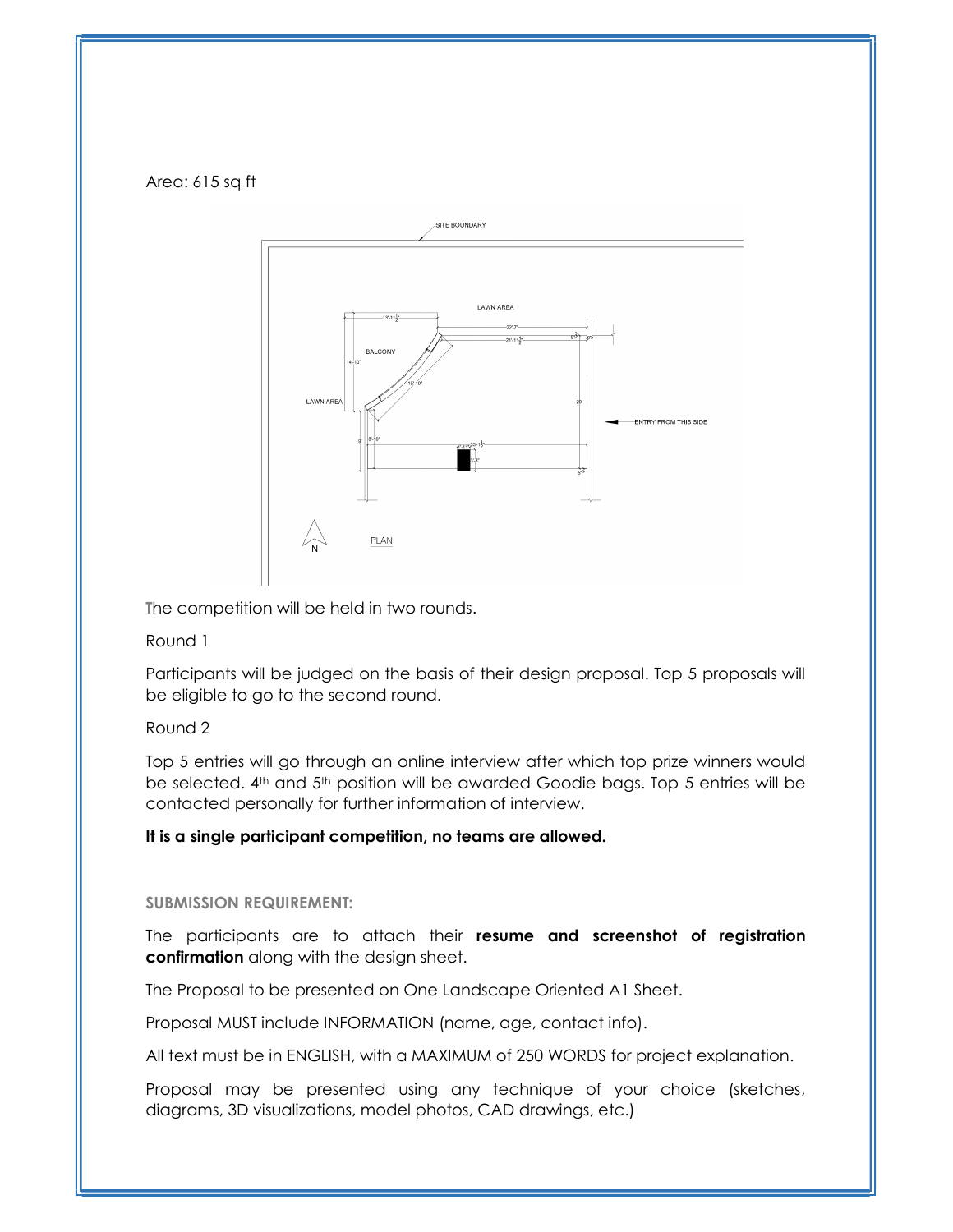All dimensions should be imperial or metric unit.

Email signature must include: Name of the participant, contact no., Instagram handle, city and state.

SUBMISSION FORMAT:

JPEG/PDF of your project must be submitted via email to:

Shruti@shrutisodhi.in

SSIDcontest\_NAME must be the subject of the email.

Maximum file size: 8mb

Name of the file: SSIDcontest\_Name.jpeg/.pdf



# ELIGIBILITY CRITERIA:

We invite everyone from design background to put their best foot forward to join the competition and present their ideas. Participants are free to submit multiple entries but each entry needs to be registered by a separate email ID.

PRIZES:



# 2 MONTHS INTERNSHIP FOR 1ST PRIZE WINNER

## EVALUATION CRITERIA:

The competition aims to explore how the participants accommodate and bring to life everyday things. The evaluation criteria mainly entail participants to think through the basic functionality of spaces of the house, meaningful conceptualization behind design, thoughtful aesthetics, functional furniture and expressive and evocative presentation.

Entries will be evaluated based on the following criteria: